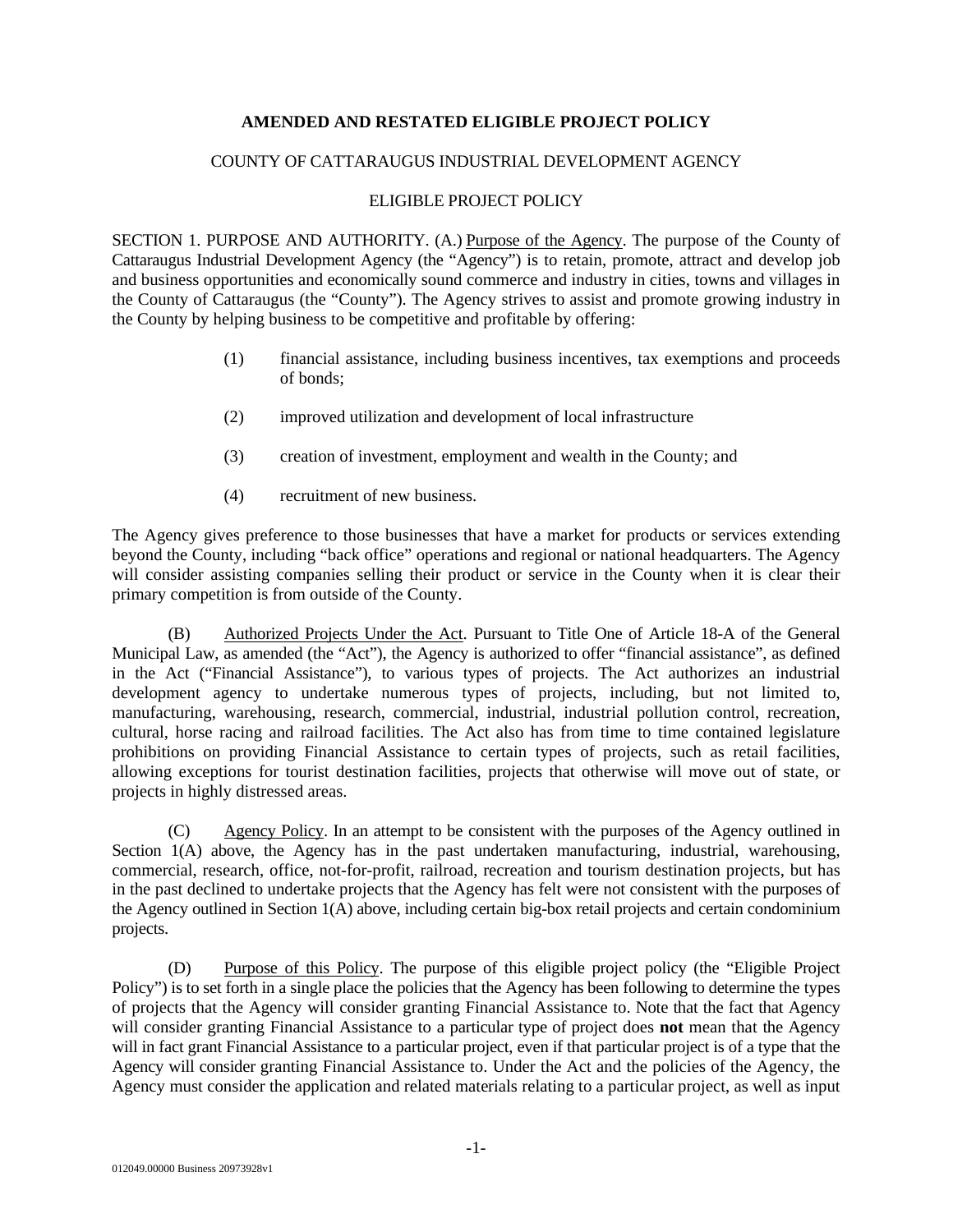from the public and from the state-mandated environmental review process, before making a determination whether to grant Financial Assistance to a particular project.

(E) Date of Enactment. This Eligible Project Policy was adopted pursuant to a resolution enacted by the members of the Agency on June 7, 2011, and last amended by pursuant to a resolution enacted by the members of the Agency on February 2, 2021.

SECTION 2. DEFINITIONS. All words and terms used herein and defined in the Act shall have the meanings assigned to them in the Act, unless otherwise defined herein or unless the context or use indicates another meaning or intent. The following words and terms used herein shall have the respective meanings set forth below, unless the context or use indicates another meaning or intent:

(A) "Act" means Title One of Article 18-A of the General Municipal Law, as amended.

(B) Adaptive Reuse Project" means a project that will benefit the County by adapting old structures or sites for new purposes, including potentially a mix of business and commercial uses, and/or market rate housing, but excluding hotel and motel uses except as otherwise permitted within this Policy. Such a project may include redeveloping a blighted site or structure, promoting infill development utilizing existing infrastructure, creating new economic activity at difficult sites and buildings thus helping to eliminate neighborhood slum and blight, promoting re-use of existing buildings and sites, and/or helping to maintain a neighborhood's fabric.

(C) "Affected Tax Jurisdiction" shall have the meaning assigned to such term in the Act.

- (D) "Agency" shall mean County of Cattaraugus Industrial Development Agency.
- (E) "County" shall mean the County of Cattaraugus.
- (F) "Financial Assistance" shall have the meaning assigned to such term in the Act.
- (G) "Municipality" shall mean each city, town and village located within the County.

(H) "Small Business" shall mean any business which is a recipient of a small business loan from the Cattaraugus County Business Development Corporation.

(I) "Tourism Destination Facility" means a retail facility in the County that the Agency determines (1) will attract and/or service a significant number of Tourists (either due to the nature of the project, or as demonstrated by an appropriate market analysis), (2) will entice more Tourists to come to the County, (3) is linked to other Tourism Destination Facilities in the County, and (4) will agree to pay sales taxes and occupancy taxes related to the operation of said facility and (b) if not operated by a notfor-profit corporation or entity, real estate taxes and/or Pilot payments related to such facility. The Agency will also consider venues relating to arts, entertainment and recreation - examples include: Hotels/Motels, performing arts, theater companies, sports arenas, museums, historical sites, camp grounds, amusement and theme parks, themed typed destination restaurants, golf courses, skiing facilities, all open to the general public.

(J) Tourist" means a project customer that is expected to come from outside the County.

SECTION 3. TYPES OF ELIGIBLE PROJECTS. Subject to compliance with all the requirements of the Act, proposed projects and/or projects with occupants whose businesses fall within the following categories are hereby determined to be eligible for Financial Assistance from the Agency: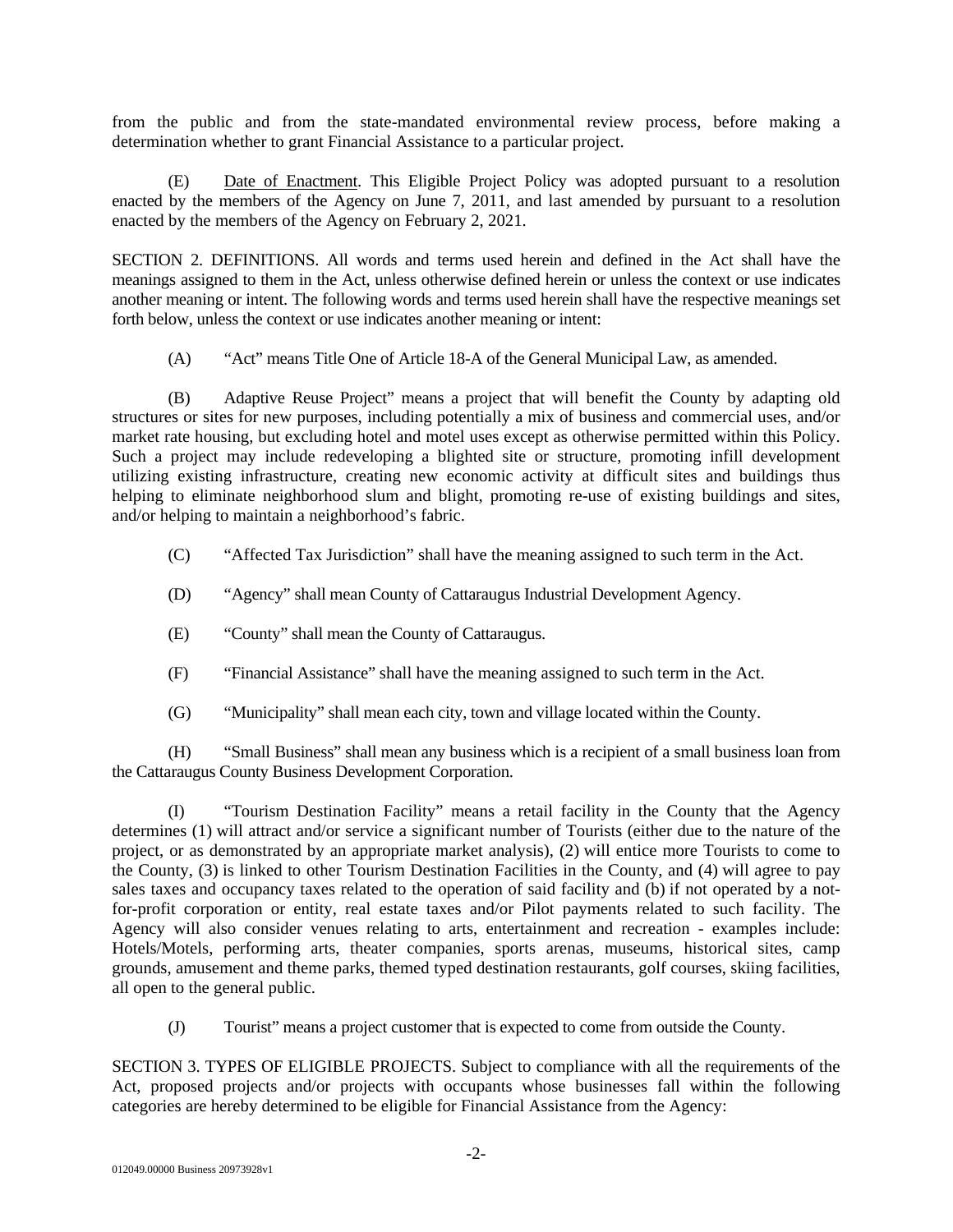"**Commercial Projects"** - Any commercial project approved by the Agency that is not a Manufacturing Project, a Warehousing Project, a Research Project, a Tax-Exempt Project, a Small Alternate Energy Project, a Wind Farm Project, a Commercial Solar Project or a Small Business Equipment Project. This term includes, but is not limited to, the following:

(1) "**Retail Projects"** – As a general rule, the Agency has traditionally refrained from assisting retail projects and for-profit medical facilities (such as doctor's offices, clinics and laboratories) unless such projects were both permitted by the Act and were deemed by the Agency to provide sufficient public benefits to offset whatever public detriments might arise as a result of such project. Factors influencing whether the Agency will consider granting Financial Assistance to a particular retail/commercial project include, but are not necessarily limited to, the following:

(a) Whether the project is permitted under the Act (At times, the Act has prohibited retail projects unless some of the following conditions are met; the project: (i) is a Tourism Destination Facility; (ii) is operated by a not-for-profit corporation; (iii) will locate outside of the State without assistance from the Agency; (iv) is located in a highly distressed area; (v) makes available goods or services not otherwise reasonably accessible; and (vi) preserves or increases permanent private-sector jobs. Although these provisions of the Act may have expired, the Agency is inclined to follow these retail restrictions);

(b) Whether the project is a critical part of a larger, planned development in the community;

(c) Whether the project has been endorsed by the local municipal chief executive officer or the local municipal governing body; and

(d) Whether the project is located in an economic development zone, Empire Zone or similar zone targeted for additional local or state financial assistance.

(2) "**Medical Projects"**- As indicated in Section 3(H)(1) above, medical facilities (such as doctor's offices, clinics and laboratories) generally are not eligible for Financial Assistance from the Agency, with the following exceptions to this general restriction: (a) a medical facility operated by a not-for-profit corporation; (b) a Tourism Destination Facility; and (c) for-profit medical facilities meeting the criteria for an exception pursuant to Section  $3(H)(1)$ above, including but not limited to (i) a back office medical support facility, if regional in nature and if a significant portion of its operations support activities outside of the County, (ii) a medical facility that provides leading edge technology facilities, with a demonstrated commercialization potential or associated local research component, (iii) a medical facility that provides medical services that are generally not available (provided that an appropriate market analysis confirming such unavailability is provided), or (iv) a medical facility with a demonstrated need, backed up with a qualified study outlining the need for the new facility or for the retention of the existing facility within the County.

(3) **"Residential Project"** – As a general rule, the Agency has traditionally refrained from providing Financial Assistance to residential projects unless such projects were both permitted by the Act and were deemed by the Agency to provide sufficient public benefits to offset whatever public detriments might arise as a result of such project. The Agency will consider providing Financial Assistance to multi-tenant facilities, if such facilities can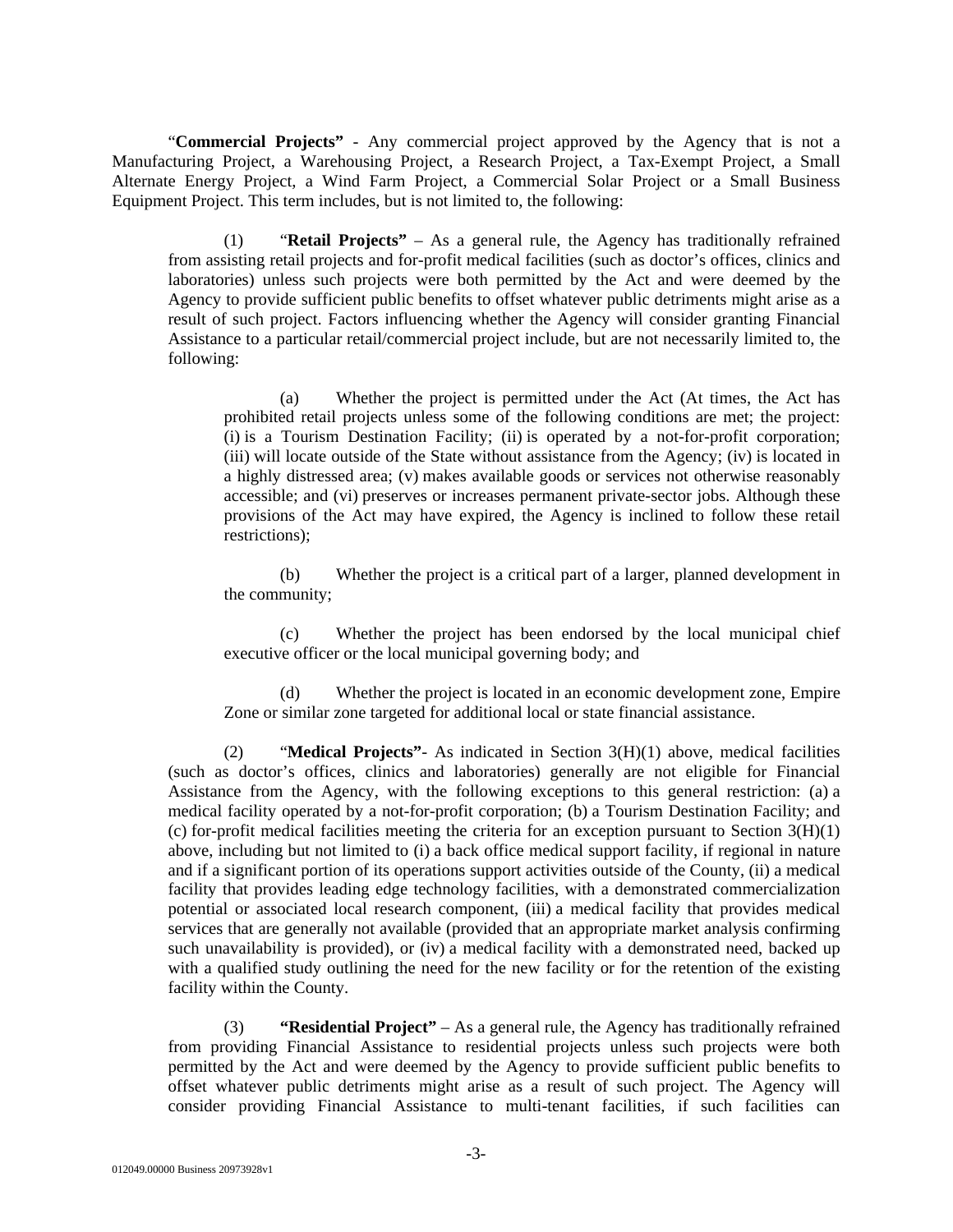demonstrate a need in the college, university, commercial or manufacturing sector or otherwise promote employment opportunities and prevent economic deterioration, as confirmed by an appropriate expert study or other or a written analysis by a government official with appropriate expertise, and such a determination is made by the Agency based upon all of the relevant facts.

(4) "**Distributive Service Project"** – The Agency will consider providing Financial Assistance to a project that is primarily composed of facilities for distributive services, including but not limited to the following: (a) wholesaling durable and non-durable merchandise; (b) air, rail, water, truck transportation and support activities; (c) warehousing and storage; (d) publishing; broadcasting and telecommunications; (e) distribution centers; and (f) information services and data processing.

(5) "**Business Services Project"** – The Agency will consider providing Financial Assistance to a project that is primarily composed of facilities for business services, including but not limited to the following: (a) finance; (b) international trade; (c) accounting; (d) engineering; (e) management services; (f) back office facilities in support of customer service, sales and marketing, and technical assistance; (g) specialized training services; (h) machinery & equipment repair; (i) space research; (j) national security; and (k) real estate rental.

(6) **"Recreation Project"** – Any project that is composed primarily of facilities that qualify for financial assistance under the Act as recreation facilities. This term includes horse racing facilities and other similar facilities.

(7) **"Adaptive Reuse Project"** – In order to prevent economic deterioration and promote employment opportunities in the County, the Agency will consider providing Financial Assistance to an Adaptive Reuse Project. Factors influencing whether the Agency will consider granting Financial Assistance to a particular Adaptive Reuse Project include the following: (a) the age of the structure and the challenges to its redevelopment; (b) time period during which the structure has been vacant or underutilized; (c) whether the structure is generating significant rental income; (d) whether the proposed Adaptive Reuse Project is compliant with the investment and growth criteria of the local master plan; (e) appropriate evidence indicating financial obstacles to the development of the project without Financial Assistance from the Agency or other public assistance; (f) evidence of local governmental support; (g) whether the structure or site presents a significant public safety hazard or its re-use would involve significant environmental remediation costs; (h) whether the site or structure is located in a distressed census tract; (i) whether the structure presents significant costs associated with building code issues; (j) whether the site or structure is presently delinquent in property tax payments; and (k) such additional criteria as may be developed by the Agency from time to time.

"**Commercial Solar Project**" means a group of solar panels and related facilities in the same location intended to be used for the production of electric power to be sold to third parties, but shall not include a Small Alternate Energy Facility. In the event of a question whether a solar facility is a Small Alternate Energy Facility or a Commercial Solar Project, the determination of the Agency on that subject shall be final. A Commercial Solar Project includes all related equipment determined by the Agency to be necessary or desirable for collecting such electric energy and delivering same to the electric grid, but shall not include the land and improvements that were included on the tax rolls of the Affected Tax Jurisdictions prior to the commencement of such Commercial Solar Project. As a general rule, (1) the Agency will not hold a public hearing with respect to a Commercial Solar Project unless (a) the Agency first sends a copy of the application received by the Agency with respect to said project to the chief executive officer (or officers) of the Project Municipality (or Project Municipalities) and a letter indicating that the Agency intends to hold a public hearing with respect to said project unless the Agency receives a written objection to the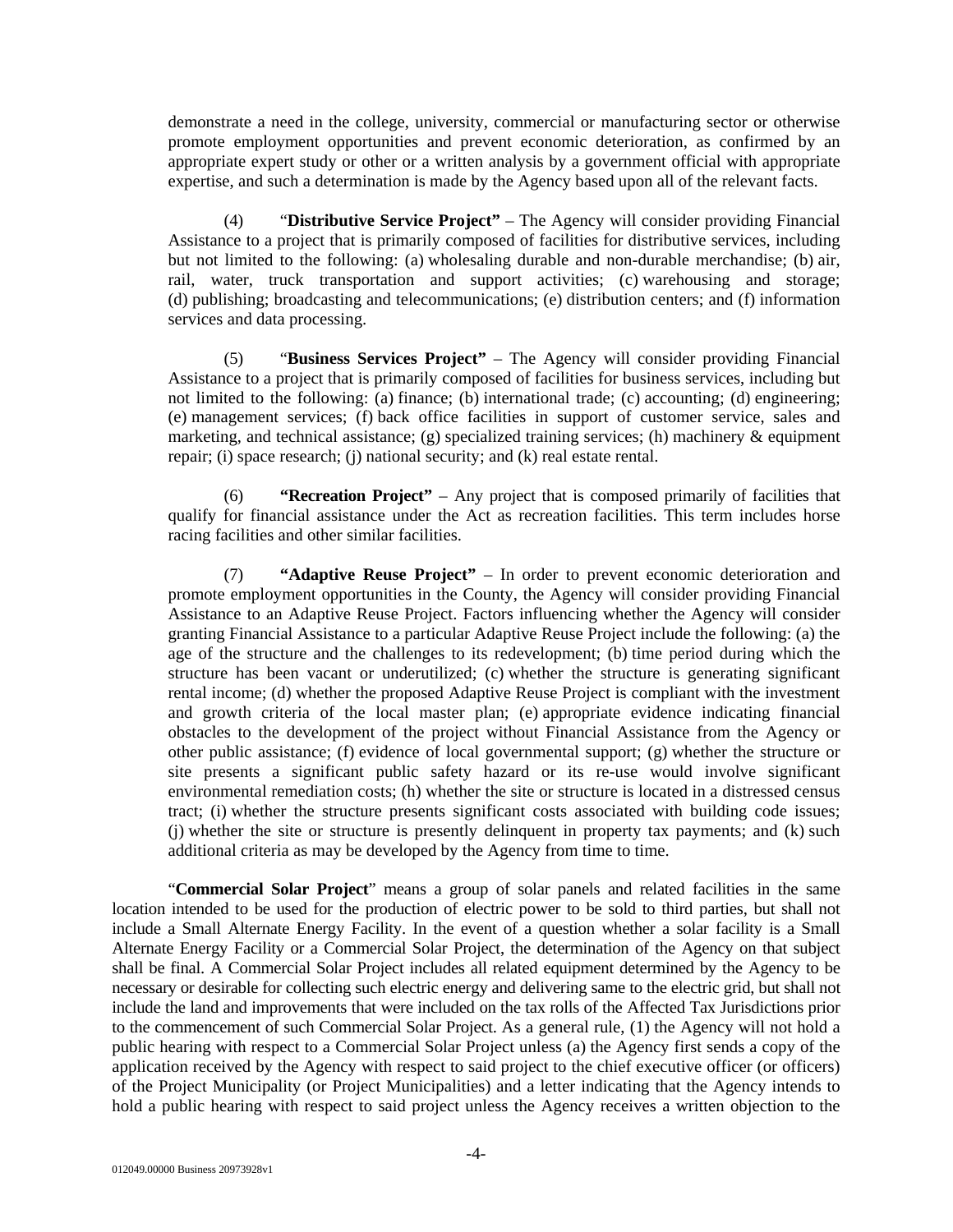Agency proceeding to process the application relating to said project within 15 days' after the date of mailing said letter from said chief executive officer (or officers), and (b) within 15 days' after the date of mailing said application and letter from the Agency to the chief executive officer (or officers) of the Project Municipality (or Project Municipalities), the Agency does not receive such written objection, and (2) the Agency will not approve said Commercial Solar Project unless the Agency receives (a) a letter of support for such project from the Project Municipality (or Project Municipalities), and (b) evidence that the project beneficiary has entered into a decommissioning agreement in favor of the Project Municipality (or Project Municipalities), the Landowner and the County, designed to afford the Project Municipality (or Project Municipalities), the Landowner and the County a level of financial protection related to the decommissioning of the project and restoration of the project site, said agreement, at a minimum, to provide as follows:

(i) the project beneficiary is to create a decommissioning fund (the "Solar Decommissioning Fund"), to be held in a third party escrow account with a third party escrow agent acceptable to the Agency (which may be the Treasurer of the County), to guarantee that monies are available to perform the facility decommissioning and restoration of the project site, said Solar Decommissioning Fund to be initially capitalized at the Agency's current estimated costs of decommissioning the project and restoring the project site (without offset for salvage value), and increased yearly thereafter by an additional annual deposit at least equal to an additional 2.5% of the previous balance to keep up with inflation and expected decommissioning and site restoration costs (Note - The Agency in December, 2020 then estimated the costs to decommission a 2 MWac commercial solar project to be \$65,000, based on guidance from the New York State Energy Research & Development Authority and other sources, the salvage values of recyclable materials not being factored into said costs);

(ii) the Solar Decommissioning Fund shall be funded as follows: (A) with cash furnished by the project owner, with interest credited to the project owner; or (B) if acceptable to the Agency, with one of the following forms of financial security:

(I) Performance Bond – a Performance Bond (w) issued by a surety company in good standing with, and authorized to issue surety bonds by, the New York State Department of Financial Services and having a rating of "A" or better pursuant to the latest rating publication of Surety Companies by A.M. Best Company, (x) in an amount equal to the amount then required to be in the Solar Decommissioning Fund, increasing annually as provided above, (y) for a term of at least three years, and shall provide that such term shall be continuously renewed or extended, so that it remains in effect for the remaining term of the Solar Decommissioning Fund or until the secured decommissioning obligations are satisfied, whichever occurs sooner, and (z) providing that, upon default by the project owner with respect to its decommissioning obligations with respect to the solar facility, the surety shall perform such obligations for the benefit of the Project Municipality (or Project Municipalities), the Landowner and the County; or

(II) Letter of Credit – an irrevocable letter of credit (w) issued by a bank whose long-term debt is rated "A" or better by a nationally recognized rating service, (x) in an amount equal to the amount then required to be in the Solar Decommissioning Fund, increasing annually as provided above, (y) for a term of at least one year, and shall provide that shall be continuously renewed, extended, or replaced, so that it remains in effect for the remaining term of the Solar Decommissioning Fund or until the secured decommissioning obligations are satisfied, whichever occurs sooner, and (z) providing that, upon default by the project owner with respect to its decommissioning obligations with respect to the solar facility, the Project Municipality (or Project Municipalities), the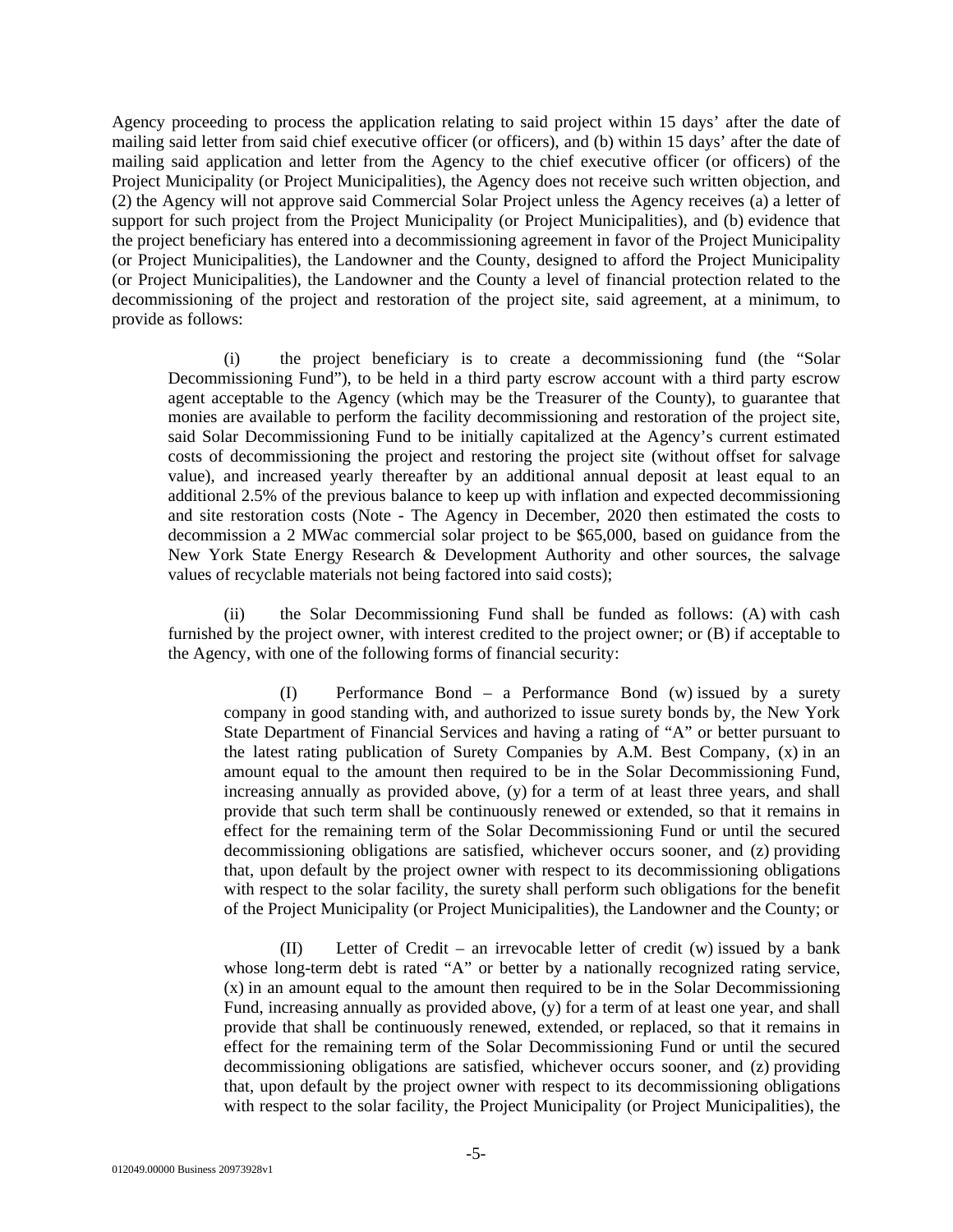Landowner or the County, or its designees, shall be authorized under the letter of credit to make one or more sight drawings thereon upon certification to the issuing bank that the then project owner shall have failed to perform its decommissioning obligations when due;

(iii) a plan for decommissioning the project (the "Plan"), which Plan shall include activities related to  $(W)$  disconnecting the solar facility from the electrical grid,  $(X)$  the dismantling and the removal of all solar facility components to a depth of four feet below grade (including photovoltaic modules, panel racking and supports, inverter units, battery storage, transformers and other electrical equipment, wiring cables, perimeter fence, and concrete foundations) in accordance with any applicable regulations and manufacturer recommendations, (Y) the restoration of the project site to a state similar to its pre-construction condition based upon best management practices and procedures (and in compliance with the most recent guidance from the New York State Department of Agriculture and Markets, which in December, 2020 was a release entitled "Guidelines for Solar Energy Projects – Construction Mitigation for Agricultural Lands", revision dated 10/18/2019), and (Z) the management of materials and waste;

(iv) the project to be decommissioned under the following conditions; (W) the project beneficiary decides to retire the solar facility; (X) commercial operation of the solar facility has not commenced within three years of commencement of construction of the solar facility; (Y) the solar facility ceases to be operational for more than two years; or (Z) the project is delinquent for a period of two years or more in the payment of real estate taxes or payments in lieu of real estate taxes;

(v) the County shall have access to the project site to effect or complete decommissioning, and shall have access to the Solar Decommissioning Fund for the expressed purpose of completing such decommissioning, if (X) decommissioning is not completed by the project beneficiary, the Landowner, or the Project Municipality (or Project Municipalities) within six  $(6)$  months of the end of project life or facility abandonment, or  $(Y)$  for any reason the County is the holder of tax title to the project; and

(vi) if, following decommissioning, there are any funds remaining in the Solar Decommissioning Fund, such funds shall be returned to the project beneficiary or such other person or entity entitled to same.

**"Industrial Project"** – This term includes manufacturing and industrial projects allowed under the Act, including industrial pollution control projects. The Agency targets the industrial sector because of the quality of the jobs this sector creates and because it is unlikely applicants will be competing with other businesses in the County. The Agency defines "industrial" very broadly to include computer software, agri-business, and printing and publishing.

**"Landowner"** means the owner of the land upon which a particular project is located.

**"Project Municipality"** means the city, town or village in which a particular project is proposed to be located.

"**Research Project"** – Any project which qualifies for financial assistance under the Act as a research project. This term includes research and development facilities and other similar facilities.

"**Small Alternate Energy Facility**" means a facility (1) that is determined by the Agency to be a facility described in Section 487(1) of the Real Property Tax Law (including solar or wind energy equipment,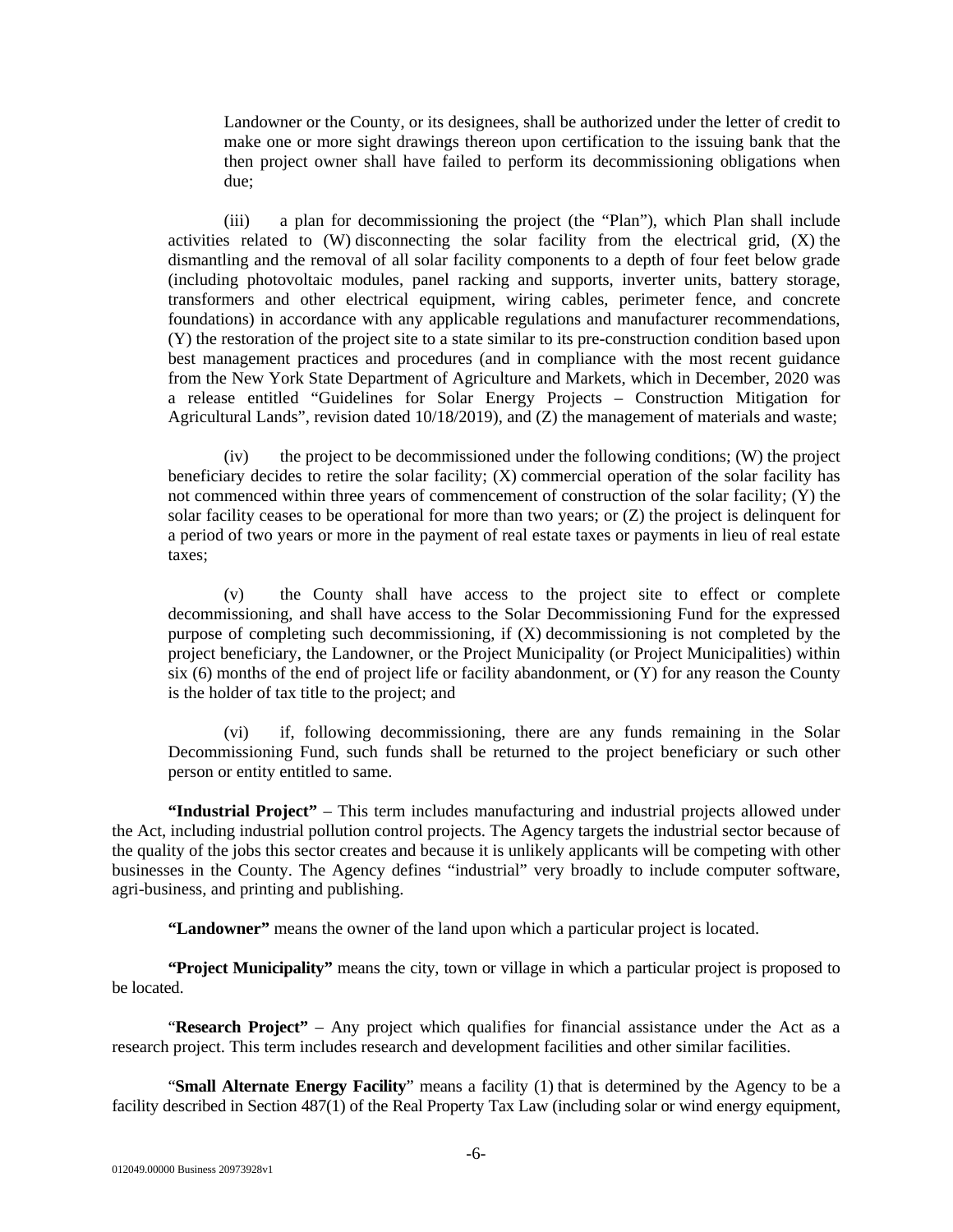a solar or wind energy system, farm waste electric generating equipment, and a farm waste energy system), (2) that is installed or to be installed in a residence, a farm or a small business located within the County and (3) that is not a Wind Farm Facility or a Commercial Solar Facility.

"**Small Business Equipment Project"**- Any project that (1) is to be undertaken by the Agency for the benefit of a Small Business, (2) is intended to extend only a sales tax benefit to such Small Business and (3) is to be comprised of equipment only.

**"Tax-Exempt Project"** – Any project which qualifies for tax-exempt financing by the Agency under the Internal Revenue Code of 1986, as amended, provided that such project is permitted under the Act.

"Warehousing Project" - Any project which qualifies for financial assistance under the Act as a warehousing project. This term includes distribution facilities and other similar facilities.

"**Wind Farm Project"** – Any project that is primarily composed of a group of wind turbines and related facilities in the same location intended to be used for the production of electric power to be sold to third parties, including all related equipment determined by the Agency to be necessary or desirable for collecting such electric energy and delivering same to the electric grid, but shall not include the land and improvements that were included on the tax rolls of the Affected Tax Jurisdictions prior to the commencement of the project of which such Wind Farm Facility is a part (see Section  $7(D)(1)$  of the Agency's Uniform Tax Exemption Policy). As a general rule, (1) the Agency will not hold a public hearing with respect to, or approve, a Wind Farm Project unless the Agency receives letters of support for such project from both the Cattaraugus County Legislature and the Project Municipality (or Project Municipalities), (2) in processing the application for said Wind Farm Project, the Agency will take into consideration the viewpoints expressed to the Agency by municipalities contiguous to the Project Municipality (or Project Municipalities), and (3) the Agency will not approve said Wind Farm Project unless the Agency receives (a) a letter of support for such project from the Project Municipality (or Project Municipalities), and (b) evidence that the project beneficiary has entered into a decommissioning agreement in favor of the Project Municipality (or Project Municipalities), the Landowner and the County, designed to afford the Project Municipality (or Project Municipalities), the Landowner and the County a level of financial protection related to the decommissioning of the project and restoration of the project site, said agreement, at a minimum, to provide as follows:

(i) the project beneficiary is to create a decommissioning fund (the "Wind Decommissioning Fund"), to be held in a third party escrow account with a third party escrow agent acceptable to the Agency (which may be the Treasurer of the County), to guarantee that monies are available to perform the facility decommissioning and restoration of the project site, said Wind Decommissioning Fund to be initially capitalized at the Agency's current estimate of the full amount of the projected costs of the decommissioning the project and restoring the project site (without offset for salvage value), and increased yearly thereafter by an additional annual deposit at least equal to an additional 2.5% of the previous balance to keep up with inflation and expected decommissioning and site restoration costs (Note - The Agency in February, 2021 then estimated the costs to decommission a 68 turbine 242 MW wind farm project to be \$10,200,000, or approximately \$150,000 per turbine, based on a review of recent decisions by the New York State Board on Electric Generation Siting and the Environment and other sources, the salvage values of recyclable materials not being factored into said costs);

(ii) the Wind Decommissioning Fund shall be funded as follows: (A) with cash furnished by the project owner, with interest credited to the project owner; or (B) if acceptable to the Agency, with one of the following forms of financial security: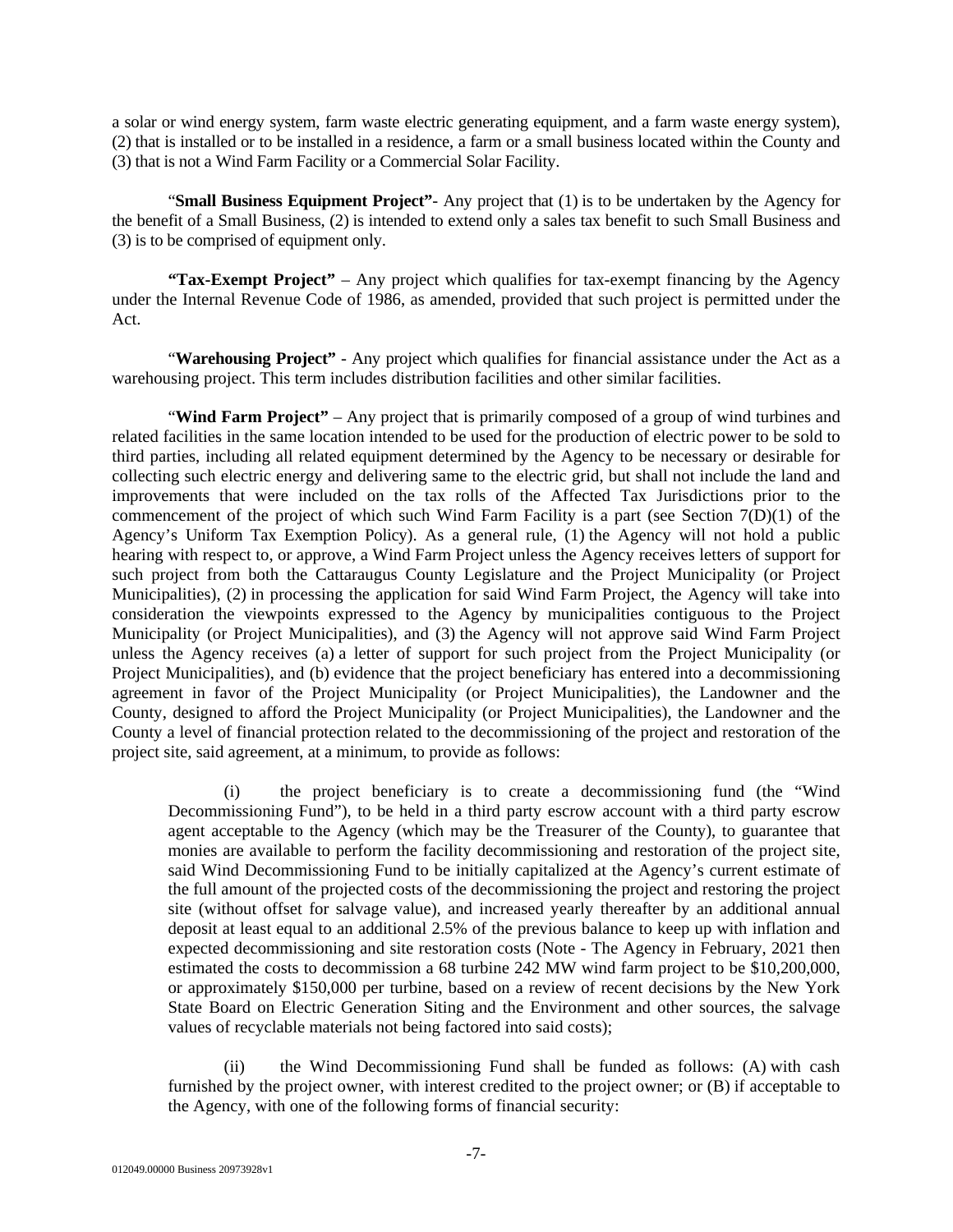(I) Performance Bond –a Performance Bond (w) issued by a surety company in good standing with, and authorized to issue surety bonds by, the New York State Department of Financial Services and having a rating of "A" or better pursuant to the latest rating publication of Surety Companies by A.M. Best Company, (x) in an amount equal to the amount then required to be in the Wind Decommissioning Fund, increasing annually as provided above, (y) for a term of at least three years, and shall provide that such term shall be continuously renewed or extended, so that it remains in effect for the remaining term of the Wind Decommissioning Fund or until the secured decommissioning obligations are satisfied, whichever occurs sooner, and (z) providing that, upon default by the project owner with respect to its decommissioning obligations with respect to the wind farm facility, the surety shall perform such obligations for the benefit of the Project Municipality (or Project Municipalities), the Landowner and the County; or

(II) Letter of Credit –an irrevocable letter of credit (w) issued by a bank whose long-term debt is rated "A" or better by a nationally recognized rating service, (x) in an amount equal to the amount then required to be in the Wind Decommissioning Fund, increasing annually as provided above, (y) for a term of at least one year, and shall provide that shall be continuously renewed, extended, or replaced, so that it remains in effect for the remaining term of the Wind Decommissioning Fund or until the secured decommissioning obligations are satisfied, whichever occurs sooner, and (z) providing that, upon default by the project owner with respect to its decommissioning obligations with respect to the wind farm facility, the Project Municipality (or Project Municipalities), the Landowner or the County, or its designees, shall be authorized under the letter of credit to make one or more sight drawings thereon upon certification to the issuing bank that the then project owner shall have failed to perform its decommissioning obligations when due;

(iii) a plan for decommissioning the project (the "Plan"), which Plan shall include activities related to  $(W)$  disconnecting the wind farm facility from the electrical grid,  $(X)$  the dismantling and the removal of all wind farm facility components to a depth of four feet below grade (including transformers and other electrical equipment, wiring cables, perimeter fence, and concrete foundations) in accordance with any applicable regulations and manufacturer recommendations, (Y) the restoration of the project site to a state similar to its pre-construction condition based upon best management practices and procedures (and in compliance with the most recent guidance from the New York State Department of Agriculture and Markets, which on April 19, 2018 was a release entitled "Guidelines for Agricultural Mitigation for Wind Power Projects", revision dated 4/19/2018), and (Z) the management of materials and waste;

(iv) the project to be decommissioned under the following conditions; (W) the project beneficiary decides to retire the wind farm facility; (X) commercial operation of the wind farm facility has not commenced within three years of commencement of construction of the wind farm facility; (Y) the wind farm facility ceases to be operational for more than two years; or (Z) the project is delinquent for a period of two years or more in the payment of real estate taxes or payments in lieu of real estate taxes;

(v) the County shall have access to the project site to effect or complete decommissioning, and shall have access to the Wind Decommissioning Fund for the expressed purpose of completing such decommissioning, if (X) decommissioning is not completed by the project beneficiary, the Landowner, or the Project Municipality (or Project Municipalities) within